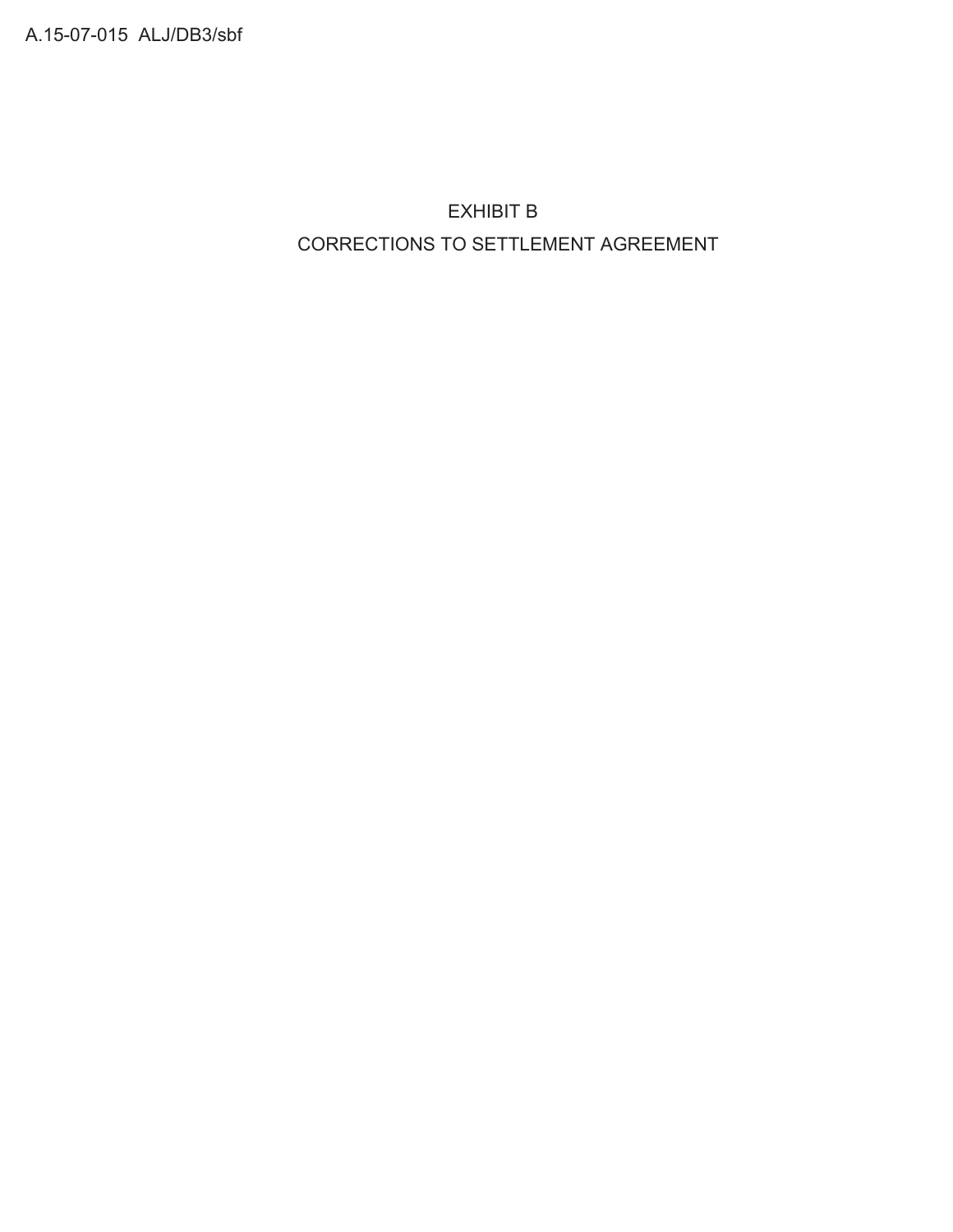**Attachment to Joint Motion to Correct Proposed Settlement Agreement**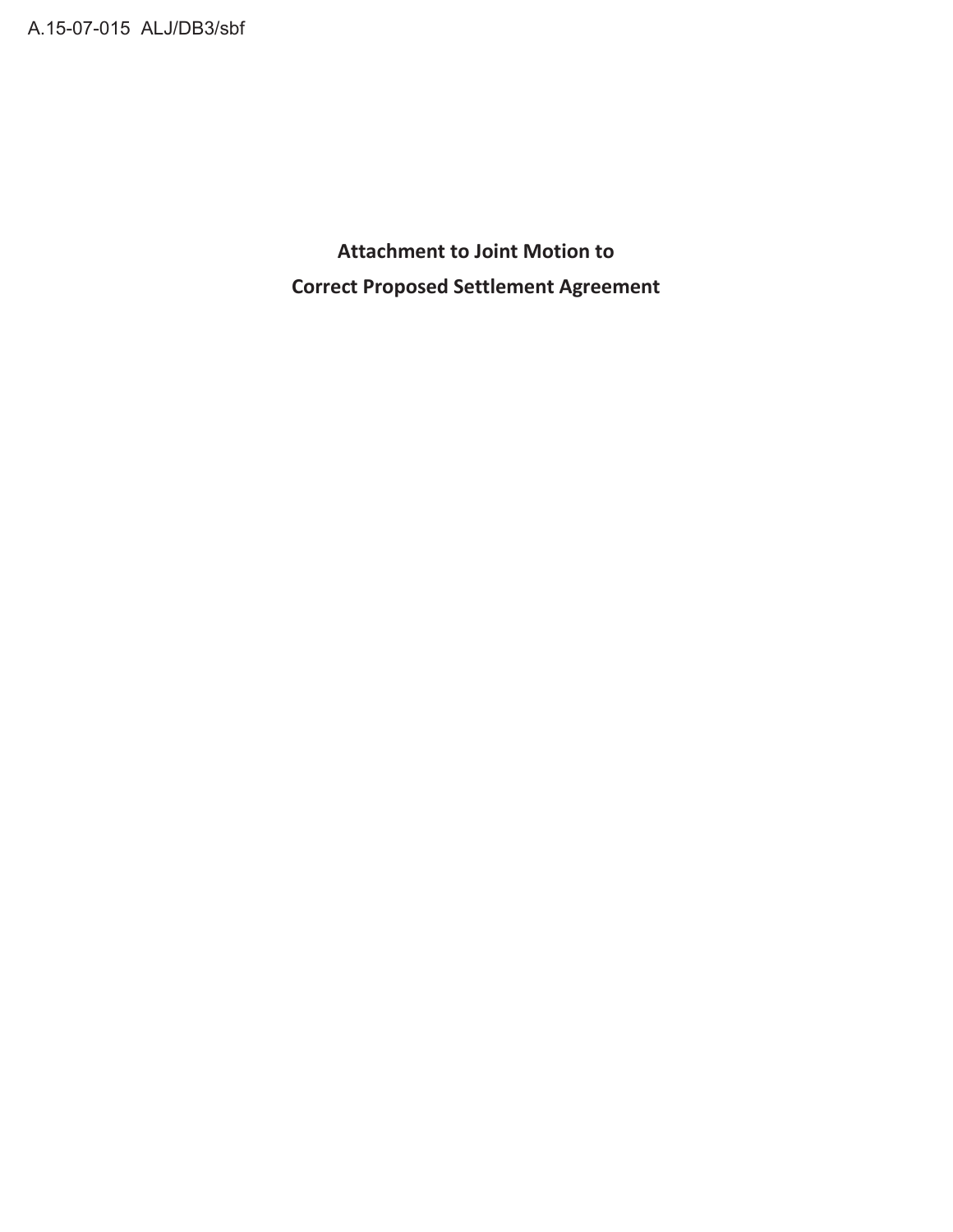- 1 The "2017 Revenue at Current Rates" uses the water sales (consumption) and
- 2 the number of services (customers) that the Parties forecast Cal Water will have in
- 3  $-$  2017,<sup>2</sup> and applies current rates (as of September 1, 2016) to those amounts.<sup>3</sup>
- 

## 4 *WITH 10/3/16 CORRECTIONS*

| Table 2. Settlement Change from Revenue at Current Rates (\$ in 1,000s) |                      |                  |             |               |  |  |  |  |
|-------------------------------------------------------------------------|----------------------|------------------|-------------|---------------|--|--|--|--|
| <b>District</b>                                                         | 2017 Revenue at      | 2017 Revenue     | Change      | <b>Change</b> |  |  |  |  |
|                                                                         | <b>Current Rates</b> | under Settlement |             | $\%$          |  |  |  |  |
| Bay Area Region                                                         | \$81,632.9           | \$85,353.5       | \$3,720.6   | 4.6%          |  |  |  |  |
| Bakersfield                                                             | \$75,142.1           | \$76,671.8       | \$1,529.7   | 2.0%          |  |  |  |  |
| <b>Bear Gulch</b>                                                       | \$52,642.0           | \$54,151.0       | \$1,509.0   | 2.9%          |  |  |  |  |
| Chico                                                                   | \$24,765.4           | \$23,353.6       | (51, 411.8) | $-5.7%$       |  |  |  |  |
| Dixon                                                                   | \$3,256.2            | \$3,427.0        | \$170.8     | 5.2%          |  |  |  |  |
| Dominguez                                                               | \$65,120.1           | \$70,456.4       | \$5,336.3   | 8.2%          |  |  |  |  |
| East Los Angeles                                                        | \$36,031.9           | \$34,359.2       | (\$1,672.7) | $-4.6%$       |  |  |  |  |
| Hermosa Redondo                                                         | \$29,026.5           | \$29,712.0       | \$685.4     | 2.4%          |  |  |  |  |
| Kern River Valley                                                       | \$6,369.4            | \$6,717.6        | \$348.2     | 5.5%          |  |  |  |  |
| Livermore                                                               | \$23,332.3           | \$24,363.3       | \$1,031.0   | 4.4%          |  |  |  |  |
| Los Altos                                                               | \$34,793.6           | \$35,761.7       | \$968.1     | 2.8%          |  |  |  |  |
| Los Angeles County Region                                               | \$47,595.2           | \$49,525.7       | \$1,930.5   | 4.1%          |  |  |  |  |
| Marysville                                                              | \$3,564.4            | \$3,953.8        | \$389.4     | 10.9%         |  |  |  |  |
| Monterey Region                                                         | \$32,885.6           | \$37,623.9       | \$4,738.3   | 14.4%         |  |  |  |  |
| Oroville                                                                | \$5,544.8            | \$5,222.6        | (5322.2)    | $-5.8%$       |  |  |  |  |
| Selma                                                                   | \$5,083.2            | \$5,631.4        | \$548.2     | 10.8%         |  |  |  |  |
| Stockton                                                                | \$44,858.8           | \$48,888.2       | \$4,029.4   | 9.0%          |  |  |  |  |
| Visalia                                                                 | \$29,535.7           | \$29,554.7       | \$19.1      | 0.1%          |  |  |  |  |
| Westlake                                                                | \$18,251.7           | \$18,380.7       | \$129.1     | 0.7%          |  |  |  |  |
| Willows                                                                 | \$2,357.4            | \$2,467.8        | \$110.4     | 4.7%          |  |  |  |  |
| <b>Total</b>                                                            | \$621,789.2          | \$645,575.9      | \$23,786.7  | 3.8%          |  |  |  |  |

<sup>2</sup> *See* Chapter 8 of this Agreement.

 $3$  By contrast, the "last adopted revenue" (in Table 1) is the revenue requirement from the latest approved advice letters as of September 1, 2016.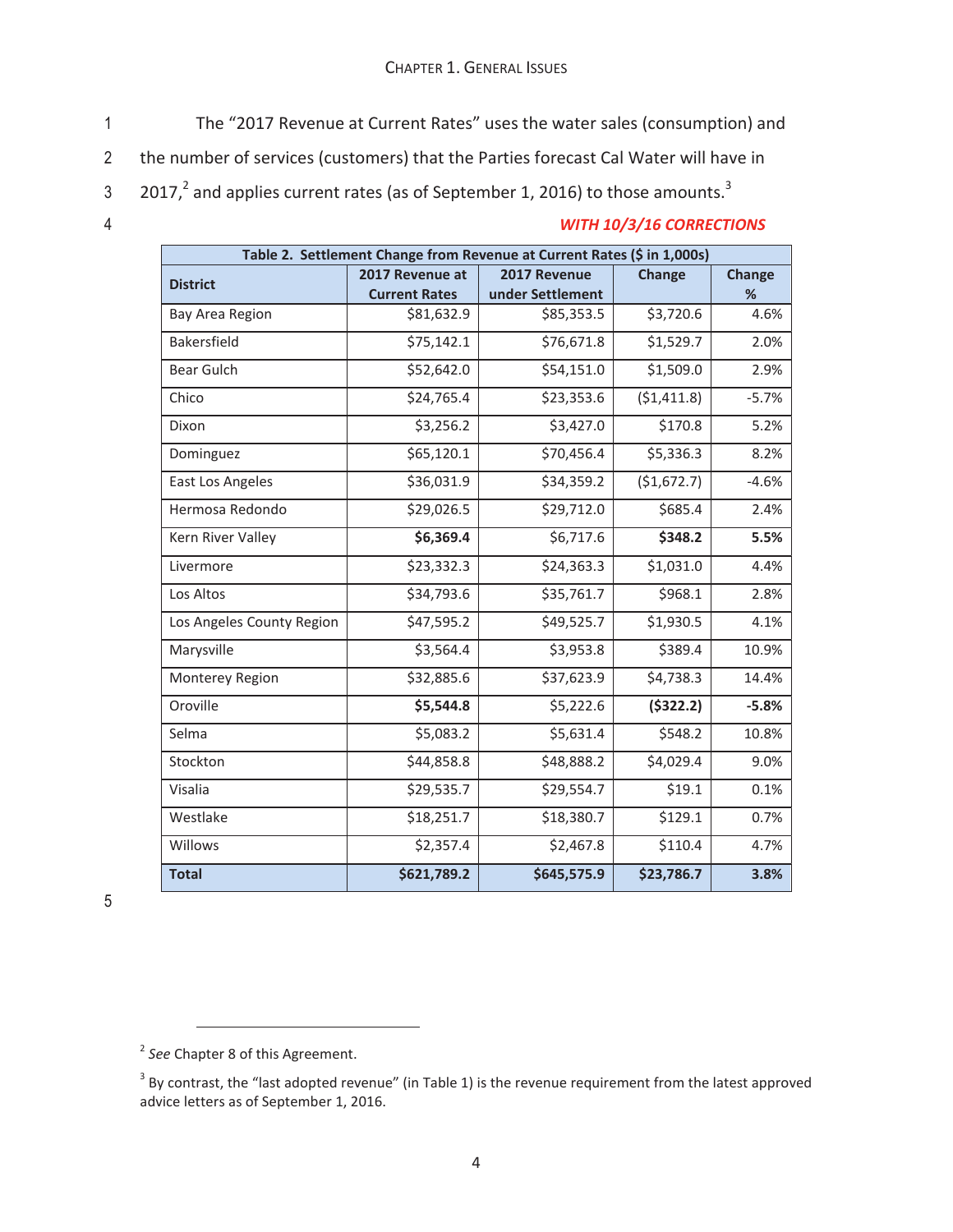*WITH 10/3/16 CORRECTION*

| CALIFORNIA WATER SERVICE COMPANY                                                                                                                                                                                                                                                                                                          |                                 | Revised                           | Cal. P.U.C. Sheet No.         |                                 |
|-------------------------------------------------------------------------------------------------------------------------------------------------------------------------------------------------------------------------------------------------------------------------------------------------------------------------------------------|---------------------------------|-----------------------------------|-------------------------------|---------------------------------|
| 1720 North First Street, San Jose, CA 95112<br>$(408)$ 367-8200                                                                                                                                                                                                                                                                           |                                 | Cancelling                        | Cal. P.U.C. Sheet No. 10369-W |                                 |
| Schedule No. RSF                                                                                                                                                                                                                                                                                                                          |                                 |                                   |                               |                                 |
| All Tariff Areas                                                                                                                                                                                                                                                                                                                          |                                 |                                   |                               |                                 |
| <b>RATE SUPPORT FUND</b>                                                                                                                                                                                                                                                                                                                  |                                 |                                   |                               |                                 |
| The Rate Support Fund (RSF) Program provides credits on the bills of customers in the Kern River Valley District.                                                                                                                                                                                                                         |                                 |                                   |                               | (C)                             |
| It also provides a subsidy of \$993,015 to reduce the revenue requirements of the service areas in the Redwood<br>Valley District for each of the three years in this rate case cycle (2017-2019).                                                                                                                                        |                                 |                                   |                               | (N)<br>(N)                      |
| The RSF Program is funded through surcharges on other customers as specified below.                                                                                                                                                                                                                                                       |                                 |                                   |                               | (T)                             |
| RSF SURCHARGE                                                                                                                                                                                                                                                                                                                             |                                 |                                   |                               |                                 |
| APPLICABILITY:                                                                                                                                                                                                                                                                                                                            |                                 |                                   |                               |                                 |
| Applicable to all water service except that provided for:                                                                                                                                                                                                                                                                                 |                                 |                                   |                               |                                 |
| (1) public and private fire protection services<br>(2) under Schedules OR-3M, OR-3M-I, and OR-2UL for raw water delivery along the Powers Canal and<br>(3) LIRA customers located in an RSF District (see Schedule LIRA).                                                                                                                 |                                 |                                   |                               | (T)<br>(T)                      |
| TERRITORY:                                                                                                                                                                                                                                                                                                                                |                                 |                                   |                               |                                 |
| All territories served.                                                                                                                                                                                                                                                                                                                   |                                 |                                   |                               |                                 |
| <b>SURCHARGE:</b>                                                                                                                                                                                                                                                                                                                         |                                 |                                   |                               |                                 |
| An RSF surcharge rate of .354% will be applied to the basic water charges (identified below) on<br>a customer's bill.                                                                                                                                                                                                                     |                                 |                                   |                               | (R)                             |
| "Basic water charges" as referenced in this Schedule consist of the service charge and quantity charges for<br>a metered customer, and the flat charge for flat-rate customers, after RSF credits are applied; they do not<br>include any other fees, surcharges, or credits.                                                             |                                 |                                   |                               | (T)                             |
| <b>RSF CREDIT</b>                                                                                                                                                                                                                                                                                                                         |                                 |                                   |                               |                                 |
| APPLICABILITY:                                                                                                                                                                                                                                                                                                                            |                                 |                                   |                               |                                 |
| Applicable to all water service in the Kern River Valley District (the "RSF District"), except<br>that provided for public and private fire protection services.                                                                                                                                                                          |                                 |                                   |                               | (C)<br>(T)                      |
| <b>CREDIT AMOUNTS:</b>                                                                                                                                                                                                                                                                                                                    |                                 |                                   |                               | (D)                             |
| A discounted quantity rate on the first units of water consumption per month up to the "RSF Usage Limit."                                                                                                                                                                                                                                 |                                 |                                   |                               |                                 |
|                                                                                                                                                                                                                                                                                                                                           |                                 | \$5.28 per 100 cubic feet $(CCF)$ |                               | $(I)$ $(C)$                     |
| The Discounted RSF Quantity Rates apply to monthly water consumption up to the following RSF Usage Limits:                                                                                                                                                                                                                                |                                 |                                   |                               |                                 |
| Kern River Valley District                                                                                                                                                                                                                                                                                                                | First 10 CCF                    |                                   |                               | (C)<br>(D)                      |
| Additional units will be charged at the quantity rates described on the rate schedules for those service areas.<br>Kern River Valley District                                                                                                                                                                                             | Schedule KRV-1                  |                                   |                               | (C)                             |
| SPECIAL CONDITIONS                                                                                                                                                                                                                                                                                                                        |                                 |                                   |                               | (D)                             |
| 1. The RSF Credits and Surcharges on this tariff shall be separately identified on customer bills.                                                                                                                                                                                                                                        |                                 |                                   |                               | (C)                             |
| 2. Customer bills in the former Redwood Valley District service areas (Coast Springs, Lucerne, and Unified) shall have<br>a message indicating that their basic water rates (service charge and quantity rates) are lower due to a subsidy from<br>the RSF program. This bill message will continue as long as the RSF subsidy continues. |                                 |                                   |                               | (N)<br>(N)<br>(N)               |
| 3. In no instance should the total amount of the combined RSF Credit and and LIRA discount received by a<br>customer in any month exceeds that customer's water bill for service in that month.                                                                                                                                           |                                 |                                   |                               | (L)<br>$(T)$ $(L)$              |
| (To be inserted by utility)                                                                                                                                                                                                                                                                                                               | Issued by                       |                                   |                               | (To be inserted by Cal. P.U.C.) |
| Advice Letter No.                                                                                                                                                                                                                                                                                                                         | PAUL G. TOWNSLEY<br><b>NAME</b> |                                   |                               | Date Filed                      |
| Decision No.                                                                                                                                                                                                                                                                                                                              | Vice President<br><b>TITLE</b>  |                                   | Effective                     |                                 |

Resolution No.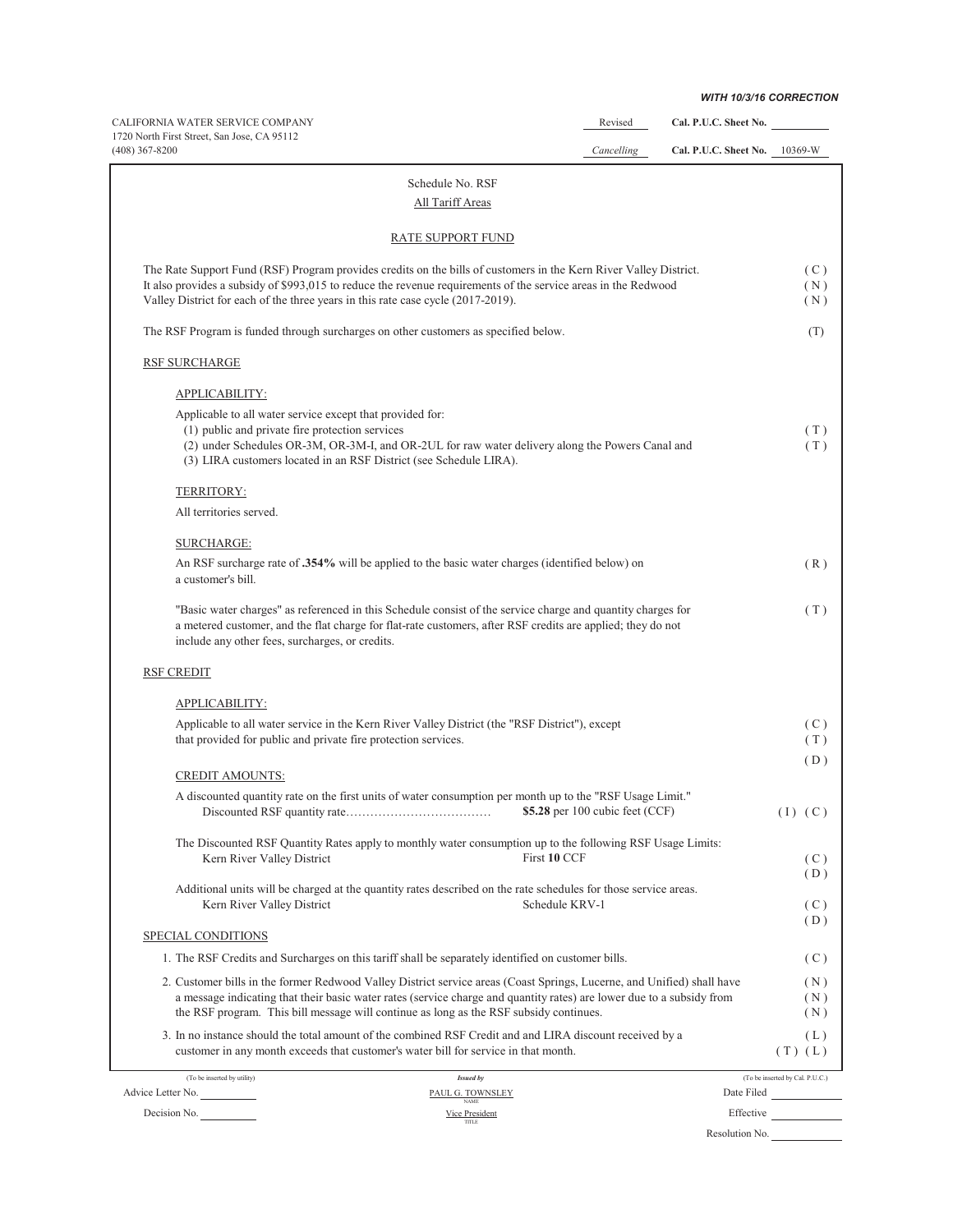## *WITH 10/3/16 CORRECTION*

CALIFORNIA WATER SERVICE COMPANY 1720 North First Street, San Jose, CA 95112 New Cal. P.U.C. Sheet No. XXXXX-W (408) 367-8200 Cal. P.U.C. Sheet No.

| Schedule No. CMT<br><b>All Tariff Areas</b>                                                                                                                                                                                                                                                                                                                                                                                  | (N) |
|------------------------------------------------------------------------------------------------------------------------------------------------------------------------------------------------------------------------------------------------------------------------------------------------------------------------------------------------------------------------------------------------------------------------------|-----|
| CONSTRUCTION AND TEMPORARY METERED SERVICE                                                                                                                                                                                                                                                                                                                                                                                   |     |
| (Page 1)                                                                                                                                                                                                                                                                                                                                                                                                                     |     |
| <b>APPLICABILITY</b>                                                                                                                                                                                                                                                                                                                                                                                                         |     |
| Applicable to all temporary water service furnished for customers engaged in construction and<br>temporary activities within the utility service area.                                                                                                                                                                                                                                                                       |     |
| <b>TERRITORY</b>                                                                                                                                                                                                                                                                                                                                                                                                             |     |
| This schedule is applicable within the entire area served by the utility.                                                                                                                                                                                                                                                                                                                                                    |     |
| <b>RATES</b>                                                                                                                                                                                                                                                                                                                                                                                                                 |     |
| Monthly quantity rates and service charge listed in applicable Non-residentail Metered Service will apply<br>to service furnished under this schedule. Monthly quantity rates and service charge listed in applicable<br>General Metered Service will apply in case Non-residential Meter Service Schedule doest not exist.                                                                                                  |     |
| <b>SPECIAL CONDITIONS</b>                                                                                                                                                                                                                                                                                                                                                                                                    |     |
| 1. Where it is necessary to obtain a temporary or construction meter, the customer will be<br>required to sign an agreement and deposit \$2,400 for a construction meter with a Reduced<br>Pressure (RP) or backflow prevention assembly (BPA).                                                                                                                                                                              |     |
| 2. If hardware is lost, stolen, damaged beyond repair, relocated without utility approval, or not<br>inspected and tested annually (for use lasting longer than 12 months), the customer will forfeit<br>the entire deposit. The deposit less the cost of any repairs other than those due to normal<br>depreciation will be returned to the customer after termination of the service for which the<br>meter was installed. |     |
| 3. If utility requires customer to call, fax, or email the meter reading. It is the customer's<br>months, meter may be removed and permit revoked (if utility is unable to contact responsibility<br>to do so by the 15th of each month. Customers that do not call, fax, or email the meter reading<br>by the 15th of each month will be charged for 100 CCF of use.                                                        |     |
| 4. In the event of failure to provide a meter read for a period of:<br>. Two months, meter may be removed and permit revoked (if utility is unable to contact<br>customer).<br>• Six months, the meter will be considered abandoned, and deposit forfeited.                                                                                                                                                                  |     |
| 5. Meter can only be used in locations approved by utility and cannot be relocated without utility<br>approval.                                                                                                                                                                                                                                                                                                              |     |
| 6. Once water passes through meter it is no longer potable.                                                                                                                                                                                                                                                                                                                                                                  |     |
| 7. Water taken from a utility hydrant may not be transported out of the service area.                                                                                                                                                                                                                                                                                                                                        | (N) |
|                                                                                                                                                                                                                                                                                                                                                                                                                              |     |
| (continued)                                                                                                                                                                                                                                                                                                                                                                                                                  |     |

Advice Letter No. PAUL G. TOWNSLEY Date Filed Decision No. **Effective Effective CONSIDERENT CONSIDERENT CONSIDERENT CONSIDERENT CONSIDERENT CONSIDERENT CONSIDERENT CONSIDERENT CONSIDERENT CONSIDERED ASSOCIATE OF THE CONSIDERED ASSOCIATE OF THE CONSIDERED ASSOCIATE** 

Vice President

(To be inserted by utility) Issued by (To be inserted by Cal. P.U.C.) Resolution No.